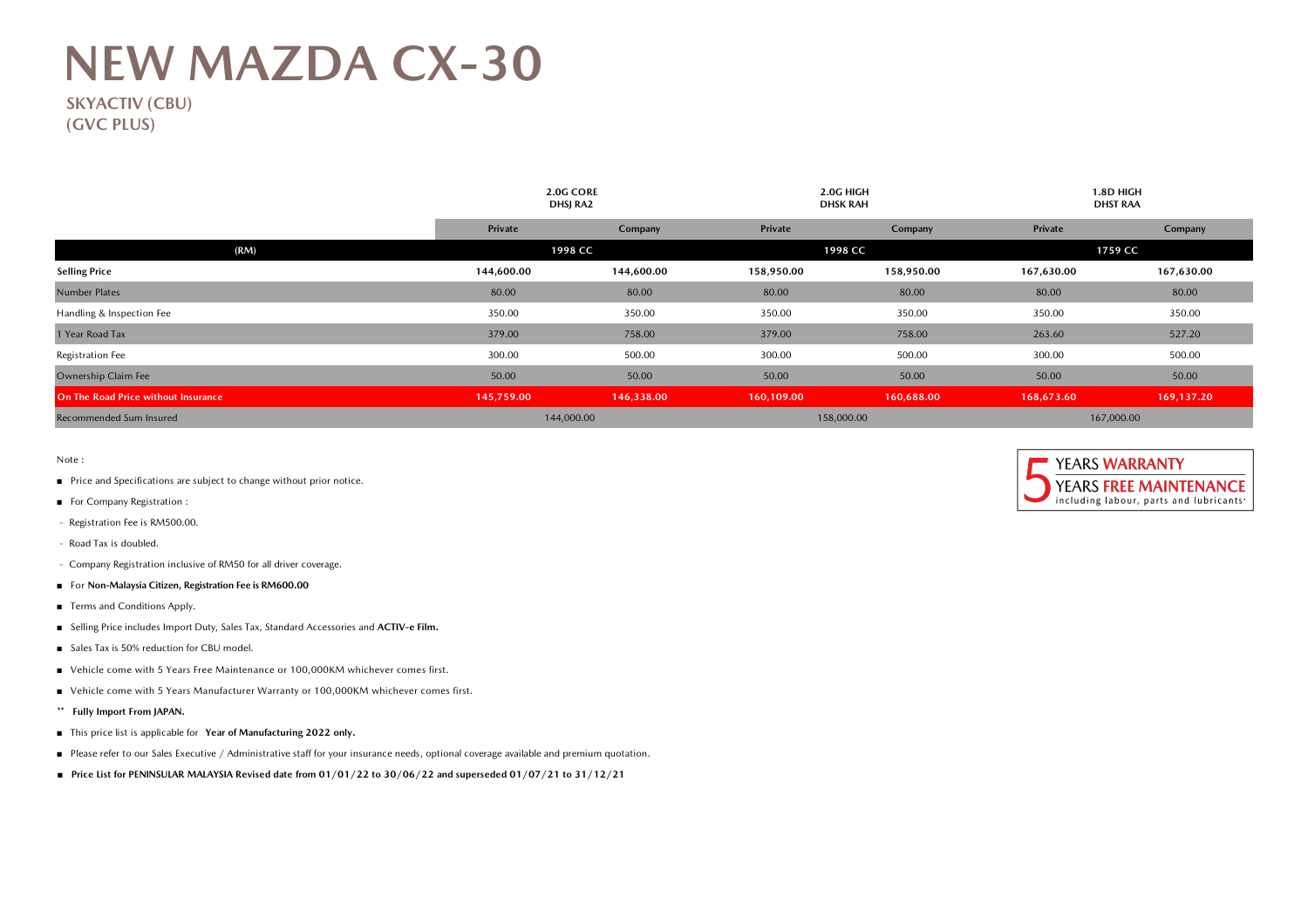## **NEW MAZDA CX-30**

**SKYACTIV SV (CBU) (IGNITE EDITION)**

|                                     |            | 2.0G HIGH 2WD   |                 | 2.0G HIGH 4WD |  |  |
|-------------------------------------|------------|-----------------|-----------------|---------------|--|--|
|                                     |            | <b>DHSK RAJ</b> | <b>DHSL RAP</b> |               |  |  |
|                                     | Private    | Company         | Private         | Company       |  |  |
| (RM)                                |            | 1998 CC         | 1998 CC         |               |  |  |
| <b>Selling Price</b>                | 167,885.00 | 167,885.00      | 179,530.00      | 179,530.00    |  |  |
| Number Plates                       | 80.00      | 80.00           | 80.00           | 80.00         |  |  |
| Handling & Inspection Fee           | 350.00     | 350.00          | 350.00          | 350.00        |  |  |
| 1 Year Road Tax                     | 379.00     | 758.00          | 379.00          | 758.00        |  |  |
| Registration Fee                    | 300.00     | 500.00          | 300.00          | 500.00        |  |  |
| Ownership Claim Fee                 | 50.00      | 50.00           | 50.00           | 50.00         |  |  |
| On The Road Price without Insurance | 169,044.00 | 169,623.00      | 180,689.00      | 181,268.00    |  |  |
| Recommended Sum Insured             |            | 168,000.00      | 180,000.00      |               |  |  |

Note :

- Price and Specifications are subject to change without prior notice.
- For Company Registration :
- Registration Fee is RM500.00.
- Road Tax is doubled.
- Company Registration inclusive of RM50 for all driver coverage.
- For **Non-Malaysia Citizen, Registration Fee is RM600.00**
- Terms and Conditions Apply.
- Selling Price includes Import Duty, Sales Tax, Standard Accessories and ACTIV-e Film.
- Sales Tax is 50% reduction for CBU model.
- Vehicle come with 5 Years Free Maintenance or 100,000KM whichever comes first.
- Vehicle come with 5 Years Manufacturer Warranty or 100,000KM whichever comes first.
- **\*\* Fully Import From JAPAN.**
- Please refer to our Sales Executive / Administrative staff for your insurance needs, optional coverage available and premium quotation.
- **■ Price List for PENINSULAR MALAYSIA Effective date from 01/02/22 to 30/06/22.**